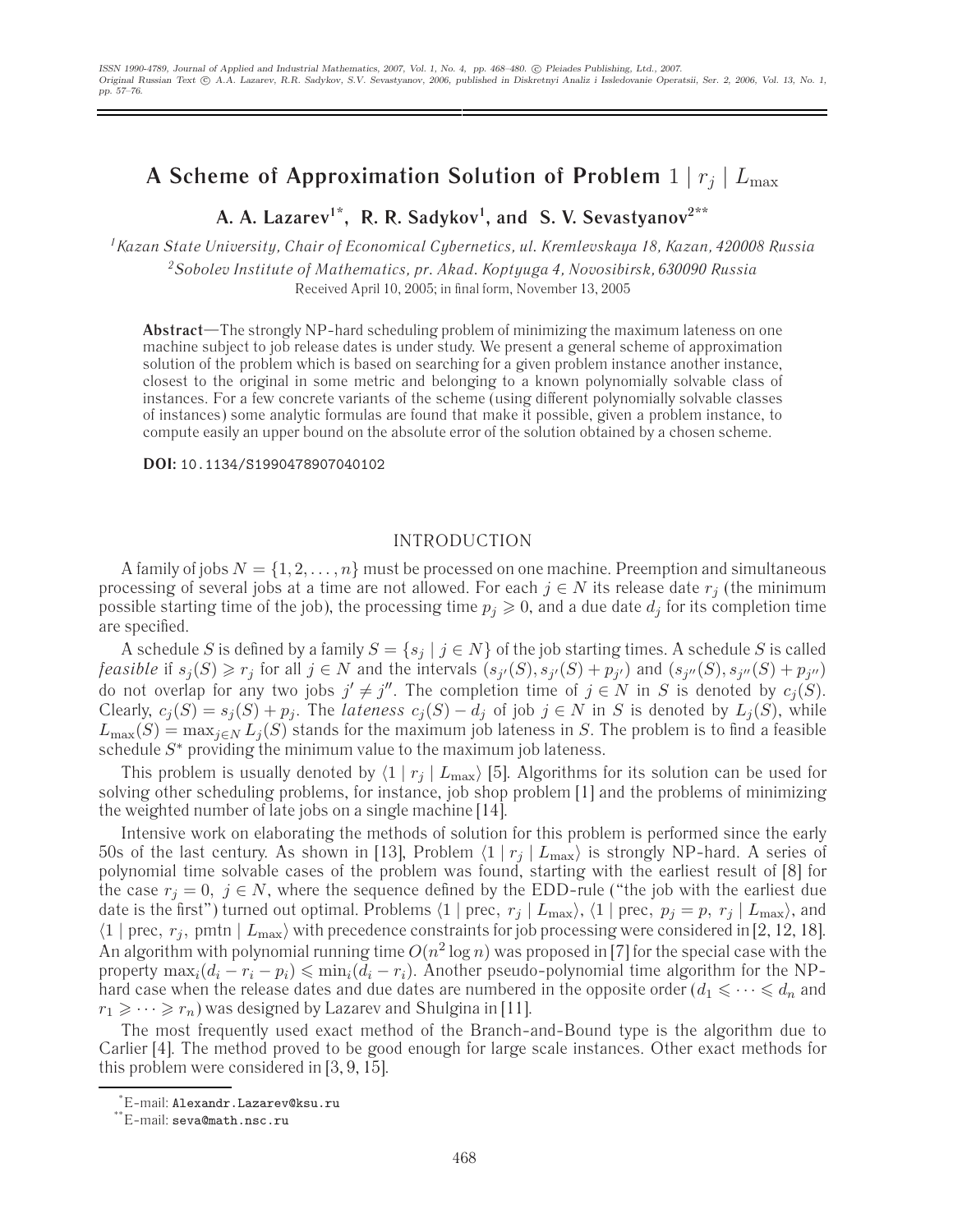Some of the published papers describe approximation algorithms with ratio performance guarantees. Potts [17] presented an iterative version of the extended Jackson's rule (IJ) and proved its performance ratio  $L_{\max}(S_{IJ})/L_{\max}^*\leqslant 3/2.$  Hall and Shmoys [6] proposed a modified iterative version (MIJ) with ratio performance guarantee  $L_{\max}(S_{MIJ})/L_{\max}^*\leqslant 4/3.$  They also presented two approximation schemes that for any  $\varepsilon > 0$  guaranteed an  $\varepsilon$ -approximation in time  $O(n\log n + n(1/\varepsilon)^{O(1/\varepsilon^2)})$  and  $O((n/\varepsilon)^{O(1/\varepsilon}))$ respectively. Mastrolilli [14] designed an improved approximation scheme with running time  $O(n +$  $(1/\varepsilon)^{O(1/\varepsilon)}$ ). There are known also several polynomial time algorithms with absolute performance guarantee

$$
L_{\max}(S) - L_{\max}^* \leq p_{\max} \doteq \max_{j \in N} p_j.
$$

In this paper we propose an original approach to searching for approximation solutions with worst case absolute performance guarantees. The core idea of our approach consists in finding for a given instance A another instance  $C$  (with the same number of jobs) which, first, belongs to a known polynomially solvable class of instances and, second, is the nearest to instance A (in a certain metric  $\rho(A,C)$ ) among all instances of the class. Having applied the polynomial time algorithm to instance C, we find its optimal sequence of jobs and apply it to the original instance A as an approximation solution with an absolute error at most the distance  $\rho(A, C)$  between instances A and C.

Thus, the article presents an effective combination of the two classical approaches to solving NPhard problems: 1) designing approximation algorithms and 2) searching for efficiently solvable special cases. Up to our knowledge, such a combination of these two approaches is proposed for the first time.

The scheme of the paper is as follows: Section 1 introduces the basic notation and definitions. In Section 2 a formula is derived which estimates the absolute variation of the optimum under a given modification of such problem parameters as release dates and due dates (provided that job processing times are fixed). Section 3 describes a general scheme of searching for approximation solution for a given problem instance. Subsections 3.1 and 3.2 address certain variants of the scheme based on two different polynomial time solvable cases of the problem. In both variants, an absolute error of the solution obtained is estimated in terms of the job parameters of a given instance. Finally, in the conclusion we formulate the main results of the article and propose further promising research directions.

## 1. NOTATION AND DEFINITIONS OF BASIC NOTIONS

In this section we introduce some basic notation and definitions to be used in the paper.

 $L_j^A(S)$  and  $c_j^A(S)$  will stand for the lateness and completion time of job  $j \in N$  in  $S$  for a given instance A with problem parameters  $\{r_j^A, p_j^A, d_j^A\}, j\in N.$  Respectively,  $L^A(S)=\max_{j\in N} L^A_j(S)$  will denote the maximum job lateness in a schedule  $S$  for a given instance  $A$ .

**Definition 1.** Given a problem instance A, each permutation  $\pi$  of jobs in N uniquely defines the *early*  $schedule\ S_{\pi}^A.$  In an early schedule each job  $j\in N$  starts processing at the earliest possible time: either at its release date  $r_j^A$  or right after the completion of the previous job in the corresponding sequence. Thus, for an arbitrary permutation  $\pi=(j_1,\ldots,j_n),$  the corresponding early schedule  $S^A_\pi=\{s_j\mid j\in N\}$  is defined as:

$$
s_{j_1} = r_{j_1}^A
$$
,  $s_{j_k} = \max\{s_{j_{k-1}} + p_{j_{k-1}}^A, r_{j_k}^A\}$ ,  $k = 2, ..., n$ .

In all our constructions the early schedules play an exclusive role, since the optimal schedule of any instance is contained in the set of early schedules.

 $\pi^A$  and  $S^A$  will denote the optimal sequence and optimal schedule of an instance A. For optimal schedules, we deal only with early schedules, assuming thereby that  $S^A=S^A_{\pi^A}.$ 

 $\Pi(N)$  will denote the set of all permutations of jobs in N.

**Definition 2.** Given an instance A with job set N, we say that an instance B on the same job set *inherits* a parameter x from A, if  $x_j^B = x_j^A$  for  $j \in N$ .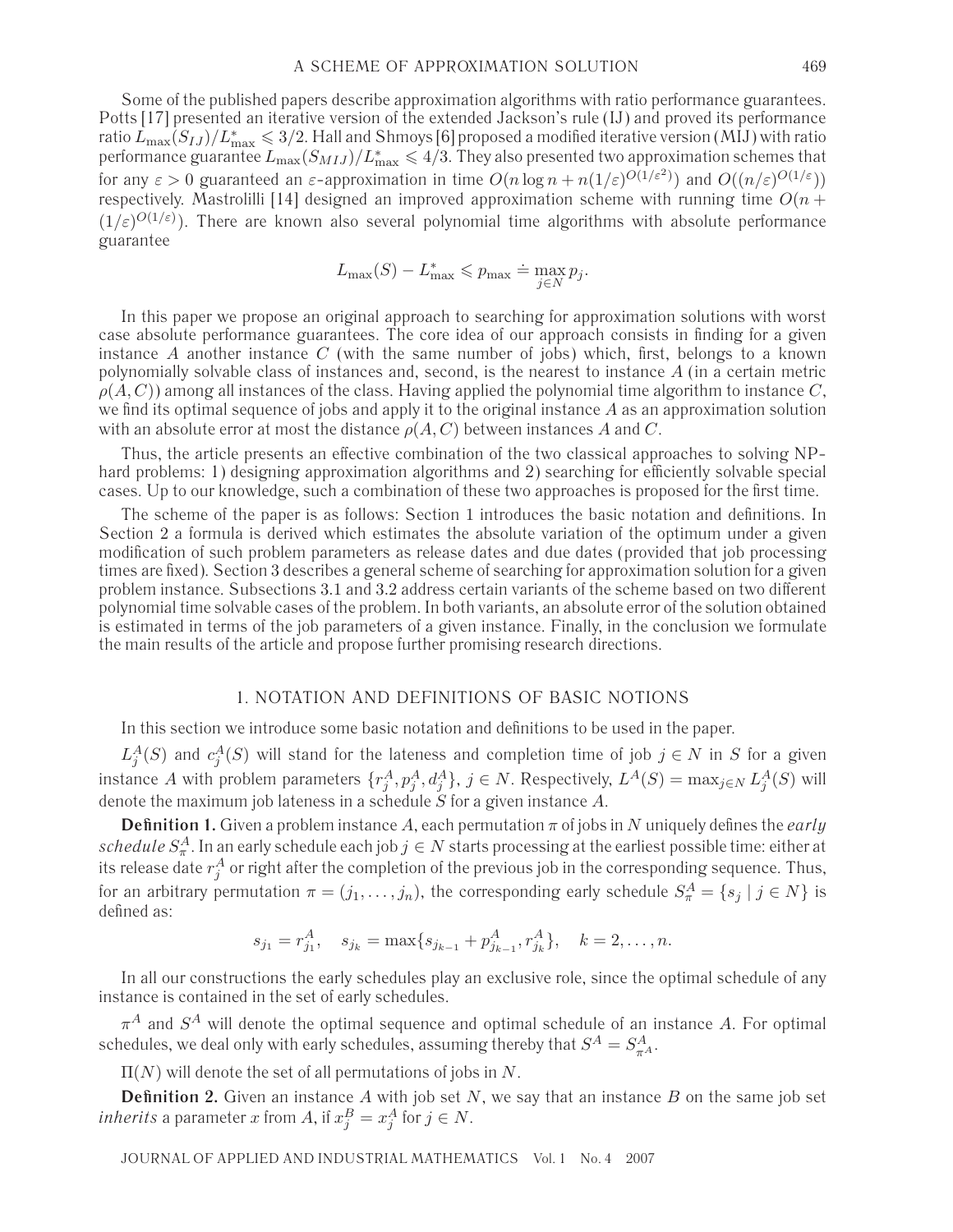470 LAZAREV et al.

**Definition 3.** An *instance Q* = { $(r_j^Q, p_j^Q, d_j^Q) | j \in N$ } is *inverse* to an instance  $P = \{ (r_j^P, p_j^P, d_j^P) \mid j \in N \},\$ 

if for all  $j \in N$  we have

$$
r_j^Q=-d_j^P,\qquad p_j^Q=p_j^P,\qquad d_j^Q=-r_j^P.
$$

*The permutation*  $\pi' = (i_n, i_{n-1}, \ldots, i_1)$  is called *inverse* to a permutation  $\pi = (i_1, \ldots, i_n)$ . *The sched* $ule S' = {s'_j | j \in N}$  is called *inverse* to a schedule  $S = {s_j | j \in N}$ , if  $s'_j = -s_j - p_j$  for all  $j \in N$ .

It is easily seen that the notion of inversion is symmetric, i.e., if an object  $X$  is inverse to  $Y$  then  $Y$  is inverse to  $X.$  In particular, the processing intervals  $I_j$  and  $I_j^\prime$  of job  $j$  in two mutually inverse schedules  $S$  and  $S'$  are symmetric with respect to the origin.

**Definition 4.** Given an instance  $V = \{(r_j^V, p_j^V, d_j^V) | j \in N\}$ , its feasible schedule S is called *fully feasible*, if each job  $j \in N$  is processed within its due interval  $[r_j^V, d_j^V].$ 

Furthermore,  $\Delta = \Delta(V, S)$  will denote the minimum amount (possibly, negative) that should be added to all due dates of jobs of instance  $V$  so as given feasible schedule  $S$  became fully feasible. Clearly,  $\Delta(V, S) = L^V(S).$ 

**Definition 5.** Given instances A and B, we define the following functions:

$$
\rho_d(A, B) = \max_{j \in N} \{d_j^A - d_j^B\} + \max_{j \in N} \{d_j^B - d_j^A\}
$$

$$
\rho_r(A, B) = \max_{j \in N} \{r_j^A - r_j^B\} + \max_{j \in N} \{r_j^B - r_j^A\}
$$

$$
\rho(A, B) = \rho_d(A, B) + \rho_r(A, B).
$$

It can be easily checked that  $\rho(A, B)$  meets all metric properties, and so it can be used for measuring a *distance* between instances A and B.

#### 2. THE ABSOLUTE ERROR OF AN APPROXIMATE SOLUTION

**Lemma 1.** *Suppose that an instance* B *inherits from an instance* A *release dates and processing times of jobs. Then for any feasible* (*for both instances*) *schedule* S *we have*

$$
L^{B}(S) - L^{A}(S) \le \max_{j \in N} \{d_j^{A} - d_j^{B}\}.
$$
 (1)

*Proof.* Given  $i \in N$ , we have

$$
L^{A}(S) + \max_{j \in N} \{d_j^{A} - d_j^{B}\} \geq c_i(S) - d_i^{A} + d_i^{A} - d_i^{B} = c_i(S) - d_i^{B}.
$$

Therefore,

$$
L^{A}(S) + \max_{j \in N} \{d_j^{A} - d_j^{B}\} \ge \max_{i \in N} (c_i(S) - d_i^{B}) = L^{B}(S).
$$

Lemma 1 is proved.

**Lemma 2.** *Suppose that an instance* B *inherits from an instance* A *release dates and processing times of jobs. Then*

$$
0 \leqslant L^A(S^A_{\pi^B}) - L^A(S^A) \leqslant \rho_d(A, B).
$$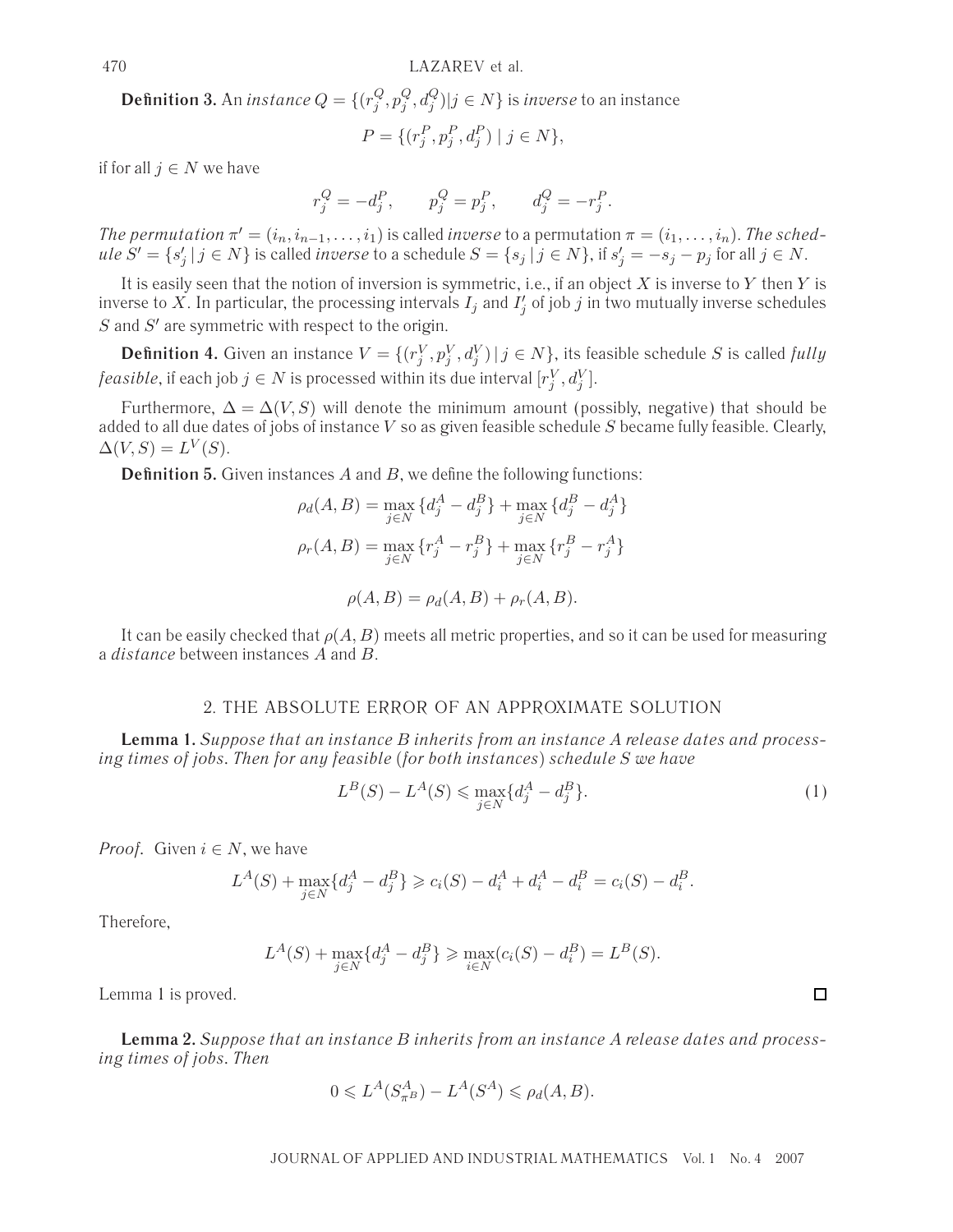*Proof.* Substituting  $S^A$  for S in (1), we obtain

$$
L^{A}(S^{A}) + \max_{j \in N} \{d_{j}^{A} - d_{j}^{B}\} \geqslant L^{B}(S^{A}) = L^{B}(S_{\pi^{A}}^{B}).
$$
\n(2)

By trading the places of notations of  $A$  and  $B$  in (1), we obtain

$$
L^{B}(S^{B}) + \max_{j \in N} \{d_{j}^{B} - d_{j}^{A}\} \geq L^{A}(S^{A}_{\pi^{B}}). \tag{3}
$$

By the definition of  $S^B$ , we have

$$
L^B(S^B_{\pi^A}) \geqslant L^B(S^B). \tag{4}
$$

Now it follows from  $(2)$ – $(4)$  that

$$
L^{A}(S^{A}) + \max_{j \in N} \{d_{j}^{A} - d_{j}^{B}\} \ge L^{A}(S_{\pi^{B}}^{A}) - \max_{j \in N} \{d_{j}^{B} - d_{j}^{A}\}
$$

or  $L^A(S^A) + \rho_d(A, B) \geqslant L^A(S^A_{\pi^B}) \geqslant L^A(S^A)$ . Lemma 2 is proved.

Since  $\rho_d(A, B) = \rho_d(B, A)$ , by trading the places of A and B, we obtain from Lemma 2 **Corollary 1.**  $\rho_d(A, B) \geqslant L^B(S^B_{\pi^A}) - L^B(S^B) \geqslant 0.$ 

**Lemma 3.** Let V and W be mutually inverse instances with job set N, and let  $\pi$  and  $\pi'$  be mutually inverse permutations from  $\Pi(N)$ . Then  $L^V(S^V_\pi)=L^W(S^W_{\pi'}).$ 

*Proof.* Let  $\Delta=\Delta(V,S^V_\pi).$  Since  $S^V_\pi$  is fully feasible for  $V(\Delta);$  the schedule  $S'$ , inverse to  $S^V_\pi,$  is fully feasible for the instance  $W'$  inverse to  $V(\Delta).$  This means that  $L^{W'}(S')\leqslant 0.$  Note that the instance  $W'$ differs from the instance  $W$  (inverse to  $V$ ) in that all  $r_j$  are decreased by  $\Delta$ . So, if we shift a schedule  $S'$ to the right by  $\Delta$ , the schedule  $S''$  obtained will be feasible for  $W$ , with  $L^W(S'')\leqslant \Delta=L^V(S^V_\pi).$  Since the jobs are sequenced in  $S''$  by  $\pi'$ , we have  $L^W(S^W_{\pi'}) \leqslant L^W(S'') \leqslant L^V(S^V_{\pi}).$ 

By trading the places of V and W, as well as  $\pi$  and  $\pi'$ , we will obtain the inverse inequality  $L^V(S^V_\pi)\leqslant L^W(S^W_{\pi'})$ . This implies the equality  $L^V(S^V_\pi)=L^W(S^W_{\pi'})$ . Lemma 3 is proved.

**Corollary 2.** *If a permutation*  $\pi$  *is optimal for an instance* V *then the inverse permutation*  $\pi'$  *is optimal for the instance inverse to* V *.*

**Lemma 4.** *Suppose that an instance* C *inherits from an instance* B *processing times and due dates. Then*

$$
0 \leqslant L^B(S^B_{\pi^C}) - L^B(S^B) \leqslant \rho_r(B, C).
$$

*Proof.* Consider two instances E and F with parameters  $r_j^E = -d_j^B$ ,  $p_j^E = p_j^B$ ,  $d_j^E = -r_j^B$  and  $r_j^F =$  $-d_j^C,~p_j^F=p_j^C,~d_j^F=-r_j^C$  inverse to  $B$  and  $C.$  Let  $\pi^E$  and  $\pi^F$  be the permutations inverse to  $\pi^B$ and  $\pi^C.$  Then by Corollary 2 the permutations  $\pi^E$  and  $\pi^F$  are optimal for the instances  $E$  and  $F.$  By Lemma 2,

$$
\rho_d(E, F) \geqslant L^E(S_{\pi^F}^E) - L^E(S^E) \geqslant 0.
$$

By Lemma 3, we have  $L^B(S^B) = L^E(S^E)$  and  $L^B(S^B_{\pi^C}) = L^E(S^E_{\pi^F})$ . Hence,

$$
\rho_d(E, F) \geqslant L^B(S^B_{\pi^C}) - L^B(S^B) \geqslant 0. \tag{5}
$$

But we have

$$
\rho_d(E, F) = \max_{j \in N} \{ d_j^E - d_j^F \} + \max_{j \in N} \{ d_j^F - d_j^E \} = \max_{j \in N} \{ r_j^C - r_j^B \} + \max_{j \in N} \{ r_j^B - r_j^C \} = \rho_r(B, C),
$$

which together with  $(5)$  implies Lemma 4.

JOURNAL OF APPLIED AND INDUSTRIAL MATHEMATICS Vol. 1 No. 4 2007

 $\Box$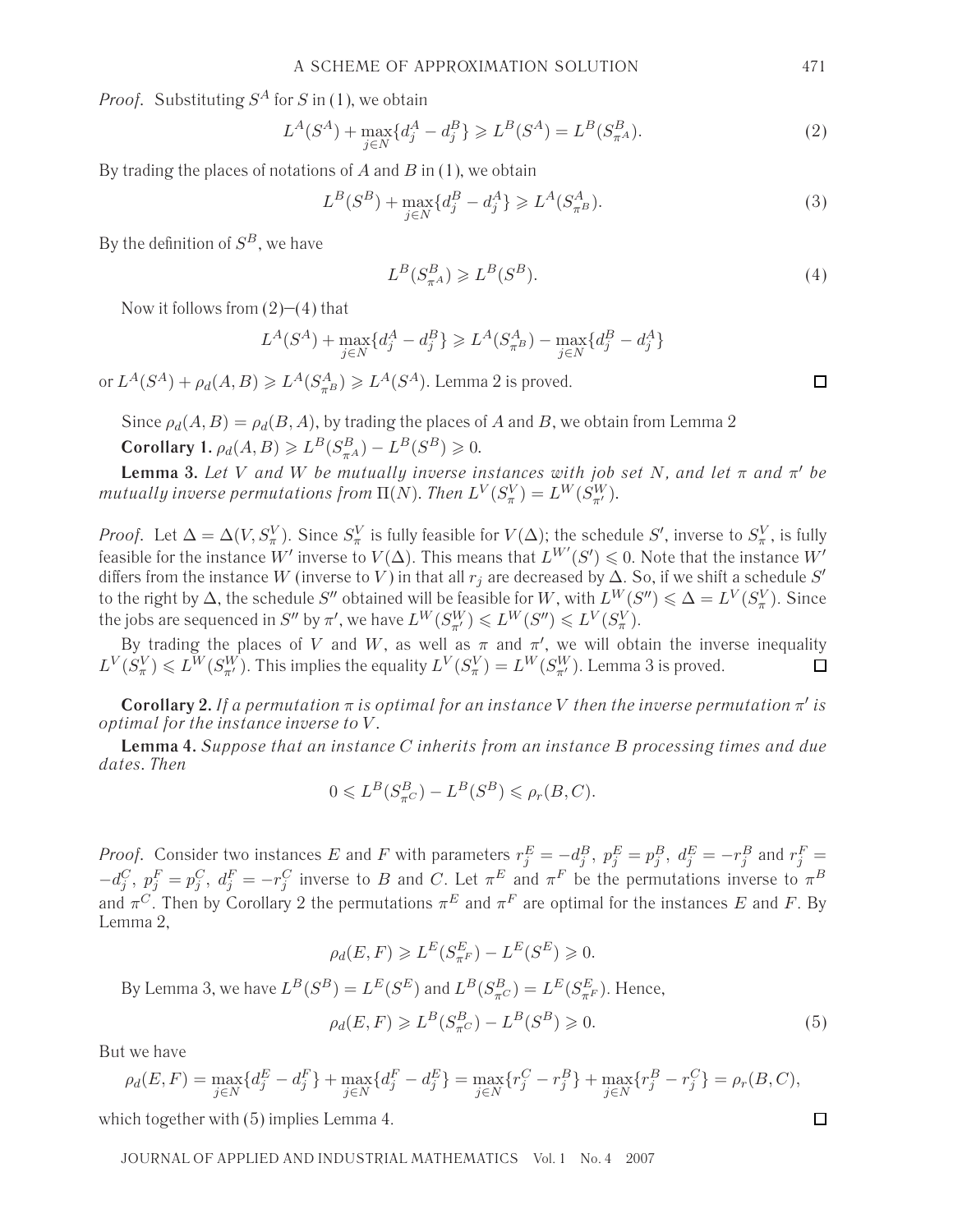**Theorem 1.** *Suppose that an instance* C *inherits the job processing times from* A*. Then*

$$
0 \leqslant L^A(S^A_{\pi^C}) - L^A(S^A) \leqslant \rho(A, C).
$$

*Proof.* The inequality  $0 \le L^A(S^A_{\pi^C}) - L^A(S^A)$  follows directly from the optimality of  $S^A$  for A. Let us prove that  $L^A(S^A_{\pi^C}) - L^A(S^A) \leq \rho(A, C)$ .

Consider the instance B with job parameters  $r_j^B = r_j^A$ ,  $p_j^B = p_j^A = p_j^C$ ,  $d_j^B = d_j^C$  and its optimal schedule  $S^B$ . By Lemma 4,

$$
L^{B}(S^{B}_{\pi^{C}}) - L^{B}(S^{B}) \le \rho_{r}(B, C) = \rho_{r}(A, C).
$$
\n(6)

By the optimality of the sequence  $\pi^B$  for B, we have

$$
L^B(S^B) \leqslant L^B(S^B_{\pi^A}).\tag{7}
$$

By Lemma 1, for the instances A and B and the schedules  $S_{\pi C}^A = S_{\pi C}^B$  and  $S_{\pi A}^B = S_{\pi A}^A = S^A$  we obtain

$$
L^{A}(S^{A}_{\pi C}) - L^{B}(S^{B}_{\pi C}) \leq \max_{j \in N} \{d^{B}_{j} - d^{A}_{j}\},\tag{8}
$$

$$
L^B(S_{\pi^A}^B) - L^A(S^A) \le \max_{j \in N} \{d_j^A - d_j^B\}.
$$
\n(9)

Summing up  $(6)$ – $(9)$ , we obtain

$$
L^{A}(S^{A}_{\pi^{C}}) - L^{A}(S^{A}) \leq \rho_{r}(A, C) + \rho_{d}(A, B) = \rho_{r}(A, C) + \rho_{d}(A, C) = \rho(A, C).
$$

Theorem 1 is proved.

Corollary 3. 
$$
0 \leq L^C(S_{\pi^A}^C) - L^C(S^C) \leq \rho(A, C).
$$

The result of Theorem 1 can be applied to Problem  $\langle 1 | r_j | L_{\text{max}} \rangle$  in conditions of uncertainty of release and/or due dates of jobs. Suppose that for a given instance  $A$  we somehow found an optimal job sequence  $\pi_A$ , after which a new information on the values of the parameters  $\{r_i, d_i\}$  was received (while job processing times remained unchanged). Let  $C$  denote the new instance. The question arises: What is the quality of the solution obtained by applying the sequence  $\pi_A$  to the instance C? Corollary 3 enables us to bound the absolute error of such solution by the distance  $\rho$  between the instances A and C.

Another application of Corollary 3 is related to elaboration of efficient approximation algorithms for the NP-hard problem  $\langle 1 | r_j | L_{\text{max}} \rangle$ . The general scheme of the approximate solution based on the algorithms elaborated for special polynomially solvable cases of our problem is considered in the next section together with different variants of application of this scheme.

## 3. A SCHEME OF APPROXIMATE SOLUTION

The general idea of approximate solution of Problem  $\langle 1 | r_j | L_{\text{max}} \rangle$  consists in performing the following two steps: At the first step, given an instance  $A$ , we find a transformation of its parameters  $r^A_j, d^A_j$  such that the obtained instance  $C$  with job parameters  $r^C_j, p^C_j = p^A_j, d^C_j$  would belong to a given polynomial time solvable class of instances of the original (NP-hard) problem. At the second step, to find a solution for the instance  $C$ , we apply the known algorithm capable of solving the class of instances in polynomial time. After that, it remains to apply the job sequence found by the algorithm to constructing an early schedule for instance A.

By Theorem 1, the absolute error of such solution cannot be greater than the distance  $\rho(A,C)$ between instances A and C. It is clear that the minimum bound on the error of such solution will be guaranteed in the case when at the first step of this scheme an instance  $C$  is found that minimizes the value of  $\rho(A, C)$ . Thus, given an instance A of the problem under study, its approximate solution reduces to searching for another instance C belonging to a given class of instances C (known to be polynomially solvable) and being the nearest one to  $A$  among all instances in  $C$ .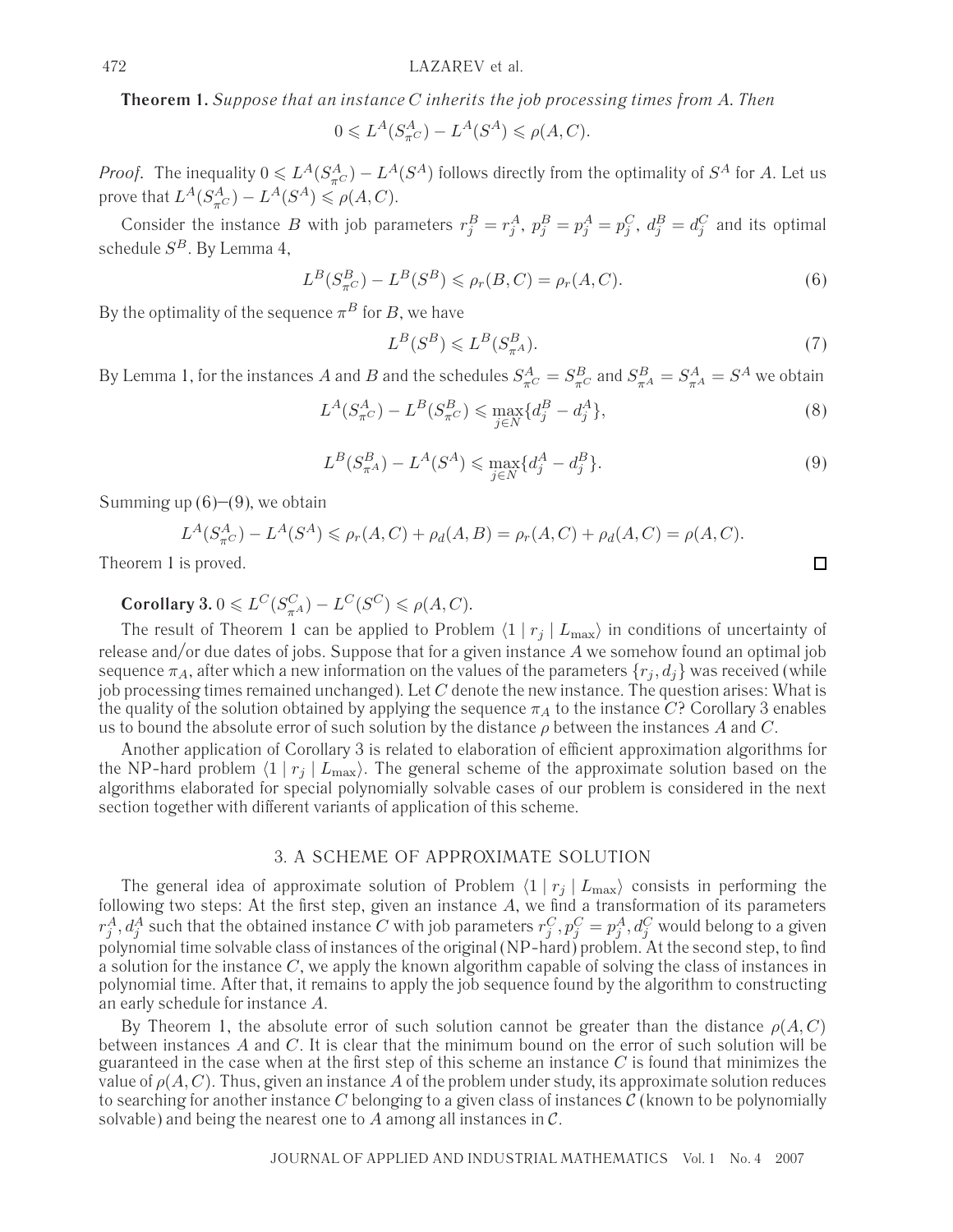Consider the case when a polynomial time solvable class of instances of our problem is defined by a system of linear inequalities of the following type:

$$
\mathbf{A} * R^C + \mathbf{B} * P^C + \mathbf{C} * D^C \le H \tag{10}
$$

(under the constraints  $p_j^C\geqslant 0,$   $j\in N$ ), where

$$
R^C = (r_1^C, \ldots, r_n^C)^T
$$
,  $P^C = (p_1^C, \ldots, p_n^C)^T$ ,  $D^C = (d_1^C, \ldots, d_n^C)^T$ ,

*A*, *B*, and *C* are matrices of size  $m \times n$  and  $H = (h_1, \ldots, h_m)^T$  is an *m*-dimensional vector (the upper index  $\overline{T}$  is used here to denote the transposed matrix). Then to find in such class of instances the particular instance C minimizing the distance  $\rho(A, C)$  (for a given instance A), it is sufficient to solve the following linear program: Find

$$
\min\left(x_d - y_d + x_r - y_r\right) \tag{11}
$$

under the constraints

$$
y_d \leq d_j^A - d_j^C \leq x_d, \qquad y_r \leq r_j^A - r_j^C \leq x_r,
$$
  
\n
$$
p_j^A = p_j^C, \qquad j \in N,
$$
  
\n
$$
A * R^C + B * P^C + C * D^C \leq H.
$$
\n(11a)

Of course, while using in the general reduction scheme some concrete polynomially solvable classes of instances, it is desirable to use most efficient algorithms of minimizing  $\rho(A, C)$ . To this end, while solving (11a), one should maximally take into account the specificity of the system resulting from the specificity of the matrices  $\mathbf{A}, \mathbf{B}, \mathbf{C}$ , and  $\mathbf{H}$ .

For instance, in the special case [1], when  $d_j - r_j - p_j = 0$ ,  $j \in N$ , in the system of linear inequalities (10) the matrices  $A$ ,  $B$ ,  $C$ , and  $H$  are specified as follows:

$$
\boldsymbol{A} = \boldsymbol{B} = (\boldsymbol{I} \oplus (-\boldsymbol{I}))^T, \qquad \boldsymbol{C} = ((-\boldsymbol{I}) \oplus \boldsymbol{I})^T, \qquad \boldsymbol{H} = (h)^T,
$$

where *I* is the identity matrix of size *n*, while h is the 2n-dimensional zero vector and  $A \oplus B$  denotes the concatenation of a matrix *A* of size  $l \times p$  and a matrix *B* of size  $l \times q$ .

For another illustration, let us consider the class C of instances of Problem  $\langle 1 | r_j | L_{\text{max}} \rangle$  with  $d_j = \delta$ ,  $j \in N$ , where  $\delta$  is a constant. To obtain the optimal schedule  $S'$  for an arbitrary instance  $C \in \mathcal{C}$ , it is sufficient to sequence the jobs in nondecreasing order of their release dates. The schedule  $S'$  can be found in  $O(n \log n)$  time. To reduce an arbitrary instance A of our problem to  $C \in \mathcal{C}$ , it is sufficient to equalize all due dates to some constant  $\delta$ . Let us formulate a linear program similar to  $(11)–(11a)$  for finding the instance C with the minimal distance  $\rho(A, C)$ . Find

$$
\min(x_d - y_d) \tag{12}
$$

subject to

$$
y_d \leq d_j^A - \delta \leq x_d, \qquad j \in N. \tag{12a}
$$

The solution of the linear program (12)–(12a) is an arbitrary value of  $\delta$ , and  $x_d, y_d$  such that  $x_d-y_d=\max_{j\in N}d_j^A-\min_{j\in N}d_j^A,$  i.e., the distance  $\rho(A,C)$  for a given instance  $A$  is the same for any instance  $C \in \mathcal{C}$ , and the absolute error of  $S'$  in any case cannot be larger than the difference between the maximum and minimum due dates of jobs of A.

The third example of a polynomially solvable class of instances that can be written as a linear system of the type (10) is the class defined by Hoogeveen [7] (let us call it a *Hoogeveen class*). An instance  $C=\{(r_j^C, p_j^C, d_j^C)\,|\,j\in N\}$  belongs to the Hoogeveen class, if there is a constant  $\beta$  such that for each job  $j \in N$  we have

$$
d_j^C - r_j^C - p_j^C \leq \beta \leq d_j^C - r_j^C. \tag{13}
$$

Note that it is sufficient to consider the class defined by this property with  $\beta = 0$ . Indeed, if for a given instance A we found an instance C belonging to the Hoogeveen class with  $\beta \neq 0$ , then instead of it we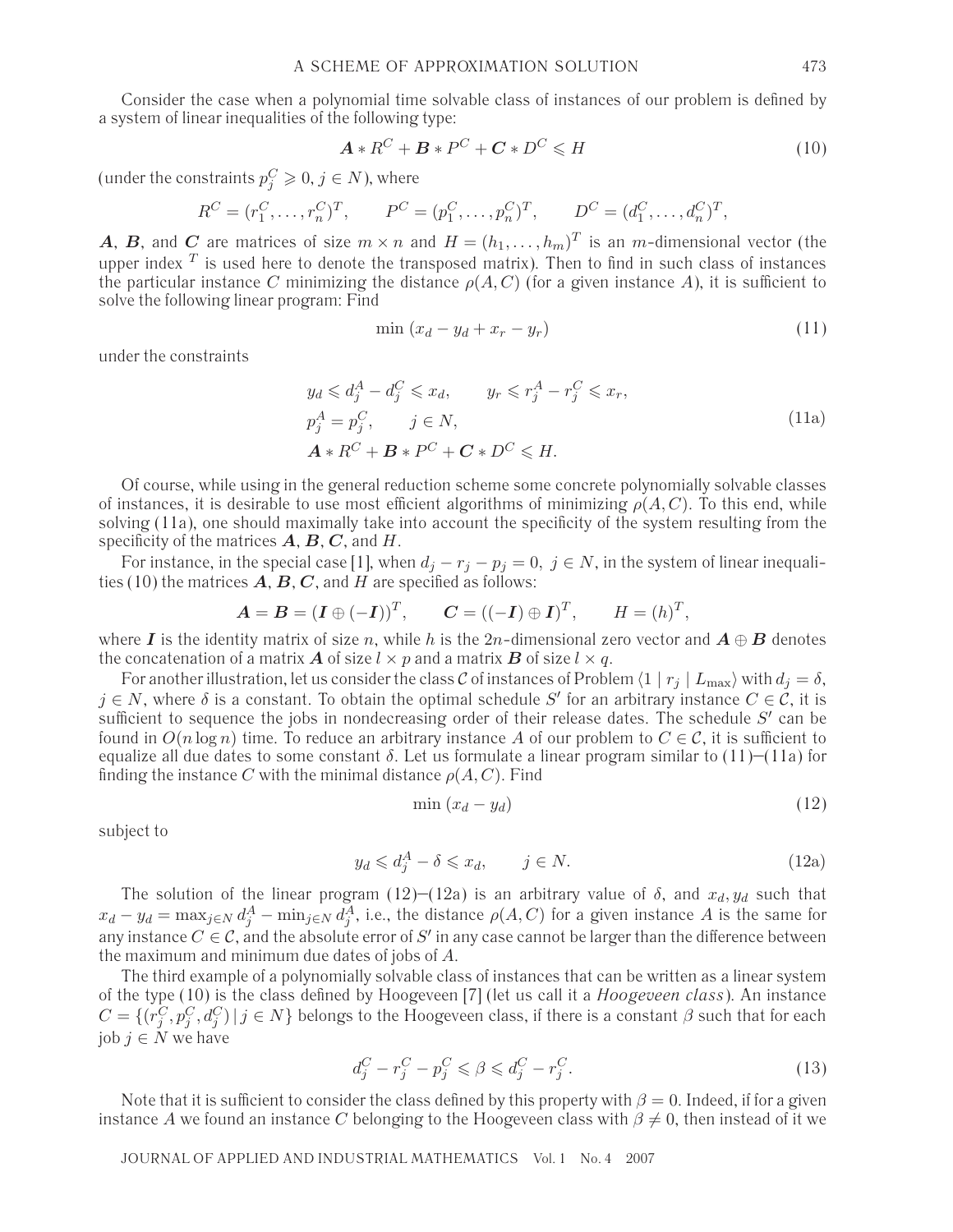could take the instance  $C'$  obtainable from  $C$  by decreasing all  $d_j$  by  $\beta$ . At that,  $C'$  will belong to the Hoogeveen class with  $\beta = 0$ , and  $\rho(A, C) = \rho(A, C').$ 

The Hoogeveen class with  $\beta = 0$  can be defined by the inequalities

$$
d_j^C - r_j^C - p_j^C \le 0, \qquad -d_j^C + r_j^C \le 0, \qquad j \in N,
$$
\n(14)

which, evidently, can be easily written in the form of (10).

Some other variants of application of the above-described general scheme not based on the solution of a linear program of the type  $(11)$ – $(11a)$  are considered in the following subsections.

#### 3.1. A Variant of the Scheme Based on the L-Class of Instances

Let us consider the polynomially solvable class L of instances of Problem  $\langle 1 | r_i | L_{\text{max}} \rangle$  proposed by Lazarev [10].

We say that an instance  $C = \{(r_j^C, p_j^C, d_j^C) \mid j \in N\}$  *belongs to class L*, if there exists a numbering of jobs  $\{1, 2, \ldots, n\}$  such that

$$
d_1^C \leqslant \dots \leqslant d_n^C; \qquad \Delta_1^C \geqslant \dots \geqslant \Delta_n^C,\tag{15}
$$

where  $\Delta_j^C = d_j^C - r_j^C - p_j^C$  denotes the *float time* of job *j*.

Given A, let us define the function

$$
\rho^L(A) = \max_{i,j \in N} \rho_{ij}^L(A),\tag{16}
$$

where

$$
\rho_{ij}^L(A) = \min\{d_j^A - d_i^A, \Delta_j^A - \Delta_i^A\}.
$$
\n(17)

It can be easily seen that  $\rho^L(A)\geqslant 0$  for each  $A$  (for example,  $\rho^L_{ij}(A)=0$  for  $i=j$  ); at that,  $\rho^L(A)=0,$ if and only if A belongs to L.

The exact solution for any instance of Problem  $\langle 1 | r_j | L_{\text{max}} \rangle$  from the class L can be obtained in time  $O(n^3 \log n)$  [10].

Suppose, we are given an instance A not belonging to class L. Let us apply to it the above-described scheme of approximate solution as follows: We reduce  $A$  to some instance  $C$  that inherits from  $A$  the job processing times and belongs to class  $L$ . Note that the class  $L$  cannot be written by means of a linear system like (10), since it is not a convex polyhedron in  $3n$ -dimensional parametric space. For instance, as follows from (15), in the case that  $p_i \equiv \text{const}$  it represents a family of n! cones whose union is not convex. That is why while implementing the general scheme with class L, we apply a nonstandard approach at the first step of the scheme.

The following theorem enables one to find an instance  $C$  of class  $L$  which provides the minimum to the distance  $\rho(A, C)$ .

**Theorem 2.** *For any instance* A *of Problem*  $\langle 1 | r_j | L_{\text{max}} \rangle$  *and any instance*  $C \in L$  *that inherits the job processing times from instance* A*, the following bound on the distance between* A *and* C *is valid:*

$$
\rho(A, C) \geqslant \rho^L(A). \tag{18}
$$

*Bound* (18) *is attainable at some instance* C *that can be found in* O(n log n) *time.*

*Proof.* For each  $C \in L$  the parameters of every two jobs  $i, j \in N$  satisfy one of the following inequalities:

$$
d_i^C - d_j^C \geqslant 0\tag{19}
$$

or

$$
\Delta_i^C - \Delta_j^C \geqslant 0. \tag{20}
$$

If (19) holds for jobs i, j then from the definition of the distance  $\rho(A, C)$  and (17) we derive

$$
\rho(A, C) \ge \rho_d(A, C) \ge (d_j^A - d_j^C) + (d_i^C - d_i^A) \ge d_j^A - d_i^A \ge \rho_{ij}^L(A). \tag{21}
$$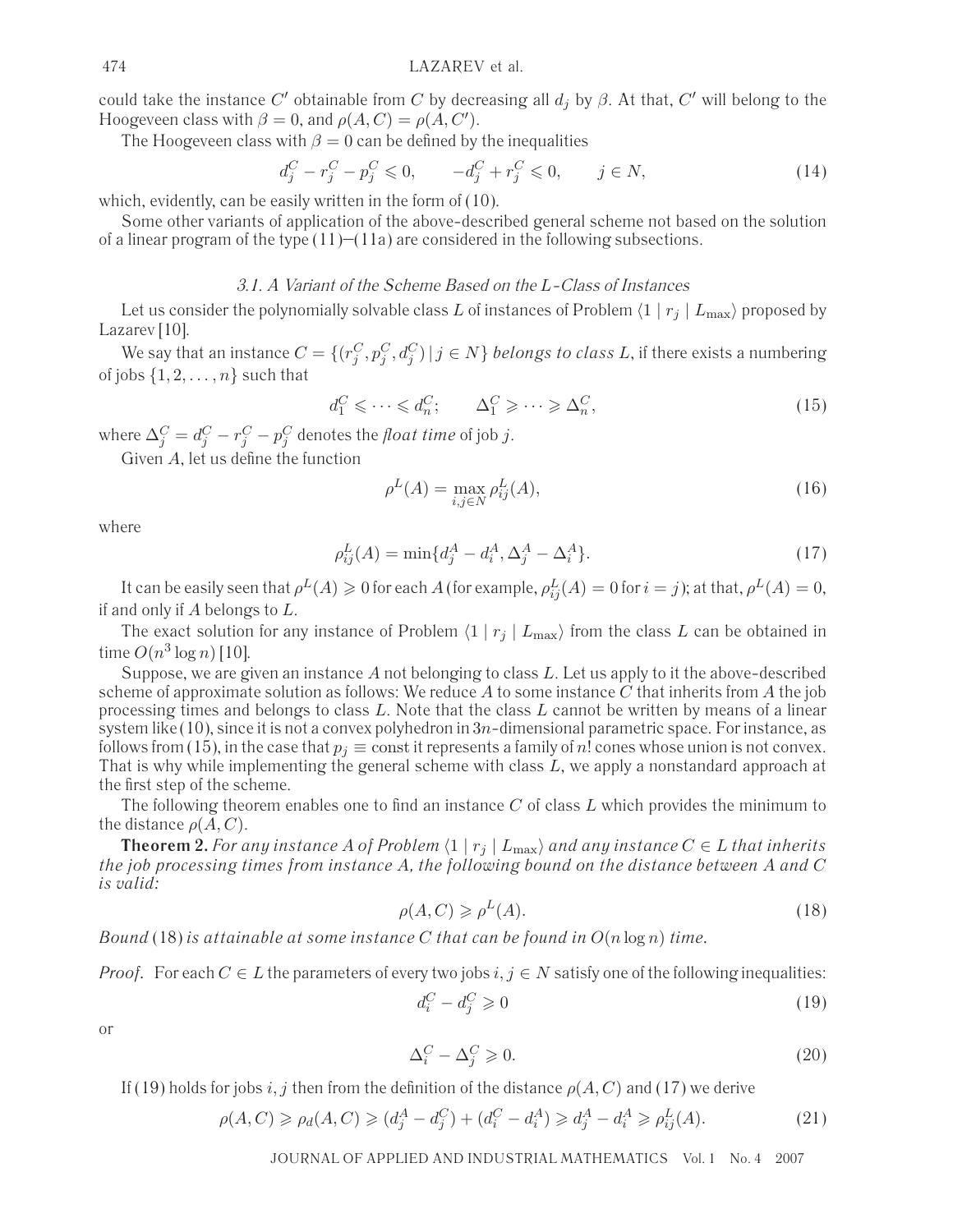Alternatively, if (20) holds for jobs i, j then (17), (20), and the definition of the metric  $\rho(A, C)$  imply

$$
\rho(A, C) \ge (d_j^A - d_j^C) + (d_i^C - d_i^A) + (r_j^C - r_j^A) + (r_i^A - r_i^C)
$$
  
=  $(d_j^A - r_j^A - p_j) - (d_j^C - r_j^C - p_j) + (d_i^C - r_i^C - p_i) - (d_i^A - r_i^A - p_i)$   
=  $\Delta_j^A - \Delta_j^C + \Delta_i^C - \Delta_i^A \ge \Delta_j^A - \Delta_i^A \ge \rho_{ij}^L(A)$ . (22)

The desired bound  $(18)$  follows from  $(21)$ ,  $(22)$ , and  $(16)$ :

$$
\rho(A, C) \geq \max_{i,j \in N} \rho_{ij}^L(A) = \rho^L(A).
$$

To prove that (18) is attainable at some instance  $C$  of class  $L$ , we construct an instance  $C$  that inherits from A the processing times and release dates of jobs. Once the parameters  $p_j$  and  $r_j$  do not differ in A and  $C$ , we will denote them without the upper indices  $A$  or  $C$ .

Let us number the jobs of instance A by nondecreasing  $r_i + p_j$ :

 $d_i^C \leqslant d_j^C$ 

$$
r_1 + p_1 \leqslant \dots \leqslant r_n + p_n. \tag{23}
$$

We define the increasing sequence of *dividing indices*  $j_0 < j_1 < \cdots < j_K = n$  as follows:

$$
j_0 := 0; \ k := 0; \n\text{while } j_k < n \ \text{do} \ \{k := k+1; \ j_k := \max \arg \min_{\{j \mid j_{k-1} < j \leq n\}} d_j^A \}. \tag{24}
$$

It can be easily seen that

$$
d_{j_1}^A < d_{j_2}^A < \dots < d_{j_K}^A. \tag{25}
$$

Put

$$
d_j^C = \begin{cases} d_{j_1}^A, & \text{for } j \le j_1, \\ \min\{d_{j_k}^A, d_j^A - \Delta_j^A + \Delta_{j_{k-1}}^C\}, & \text{for } j_{k-1} < j \le j_k, \ k > 1. \end{cases}
$$
(26)

Let us prove that the so-defined instance  $C$  belongs to  $L$ . To this end, we first prove the following inequalities by induction on  $k = 1, \ldots, K$ :

$$
d_j^C \leqslant d_j^A \tag{27}
$$

$$
C_j \t\t (i < j \leqslant j_k); \t\t (28)
$$

$$
\Delta_i^C \geqslant \Delta_j^C \qquad (i < j \leqslant j_k). \tag{29}
$$

*The induction base.*

Let  $k = 1$ . For any  $j \le j_1$ , we have  $d_{j_1}^A \le d_j^A$  by (24), while  $d_j^C = d_{j_1}^A$  by (26), which implies (27). At that, for any i and j such that  $i < j \leq j_1$ , inequality (28) holds as equality (due to (26)), while (29) follows from the relations:

$$
\Delta_i^C = d_i^C - r_i - p_i \stackrel{\text{from (26)}}{=} d_{j_1}^A - r_i - p_i \stackrel{\text{from (23)}}{\geq} d_{j_1}^A - r_j - p_j \stackrel{\text{from (26)}}{=} d_j^C - r_j - p_j = \Delta_j^C.
$$

*The induction step.*

Assume that  $(27)$ – $(29)$  are valid for  $k = k' - 1 < K$ . Let us prove them for  $k = k'$ .

For all  $j$   $(j_{k'-1} < j \leq j_{k'}),$  we can derive  $d_j^C \leq d_{j_{k'}}^A \leq d_j^A$  from (26) and (24), which implies (27) by the induction hypothesis.

To prove (28) and (29), by the induction hypothesis, it is sufficient to consider the following variants of the indices i and j: a)  $i = j_{k'-1} < j \leq j_{k'}$ ; b)  $j_{k'-1} < i < j \leq j_{k'}$ .

For any  $j$   $(j_{k'-1} < j \leq j_{k'})$ , from (26) we have either c)  $d_j^C = d_{j_{k'}}^A$  or d)  $d_j^C = r_j + p_j + d_{j_{k'-1}}^C - d_{j_{k'-1}}^A$  $r_{j_{k'-1}} - p_{j_{k'-1}}.$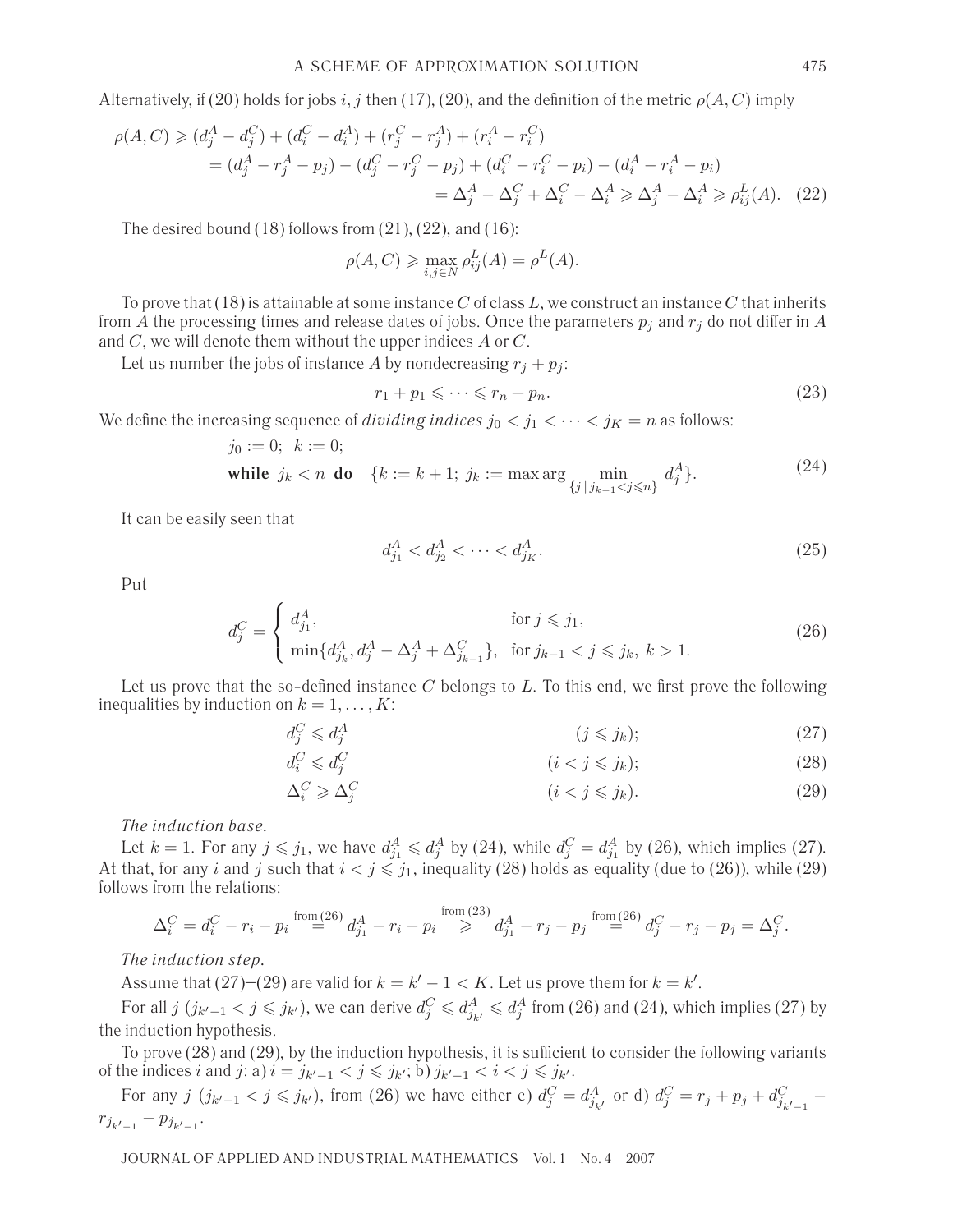In case c),

$$
d_{j_{k'-1}}^C\stackrel{\rm from\, (27)}{\leqslant} d_{j_{k'-1}}^A\stackrel{\rm from\, (25)}{\leqslant} d_{j_{k'}}^A=d_j^C.
$$

In case d), (23) implies  $d_j^C \geqslant d_{j_{k'-1}}^C$ . In both cases we have (28) for the variant of indices a). Let us show that (28) is valid for the variant of indices b), as well.

In case c), from the definition (26) we have  $d_i^C \leqslant d_{j_{k'}}^A = d_j^C.$  In case d),

$$
d_i^C \stackrel{\text{from (26)}}{\leqslant} r_i + p_i + \Delta_{j_{k'-1}}^C \stackrel{\text{from (23)}}{\leqslant} r_j + p_j + \Delta_{j_{k'-1}}^C = d_j^C.
$$

Thus, in both cases we obtain (28) for the variant of indices b).

The relations

$$
\Delta_{j_{k'-1}}^C \geq \min\{\Delta_{j_{k'-1}}^C, d_{j_{k'}}^A - d_j^A + \Delta_j^A\}
$$
  
= 
$$
\min\{\Delta_{j_{k'-1}}^C + d_j^A - \Delta_j^A, d_{j_{k'}}^A\} - d_j^A + \Delta_j^A = d_j^C - r_j - p_j = \Delta_j^C
$$

imply (29) for the variant of indices a).

In case b), inequality (29) follows from

$$
\Delta_i^C = d_i^C - r_i - p_i \stackrel{\text{from (26)}}{=} \min\{d_{j_{k'}}^A - r_i - p_i, \Delta_{j_{k'-1}}^C\}
$$
\n
$$
\geq \min\{d_{j_{k'}}^A - r_j - p_j, \Delta_{j_{k'-1}}^C\} \stackrel{\text{from (26)}}{=} d_j^C - r_j - p_j = \Delta_j^C.
$$

Thus,  $(27)$ – $(29)$  are proved for all k. This, in particular, implies that C belongs to class L.

To prove that (18) is attained at C, we first note that if to represent  $\rho_{ij}^L(A)$  (defined by (17)) in the form  $\rho^L_{ij}(A)=\min\{d^A_j-d^A_i,d^A_j-d^A_i+(r_i+p_i)-(r_j+p_j)\},$  then due to (23) we will have

$$
\rho_{ij}^L(A) = \begin{cases} d_j^A - d_i^A, & \text{for } i \geq j, \\ \Delta_j^A - \Delta_i^A, & \text{for } i < j. \end{cases}
$$
\n(30)

From (26) with  $k \geq 2$  and  $j = j_k$  we derive  $d_{j_k}^C = \min\{d_{j_k}^A, d_{j_k}^A - \Delta_{j_k}^A + \Delta_{j_{k-1}}^C\}$ . Subtracting from both parts of this equality the amount  $r_{j_k} + p_{j_k}$ , we obtain

$$
\Delta_{j_k}^C = \min\{\Delta_{j_k}^A, \Delta_{j_{k-1}}^C\}.\tag{31}
$$

By (31) and the equality  $\Delta_{j_1}^C = \Delta_{j_1}^A$ , we infer for every  $k \geqslant 1$ :

$$
\Delta_{j_k}^C = \min_{\nu \leq k} \Delta_{j_\nu}^A.
$$
\n(32)

Next, let us prove for every  $j$  the inequality

$$
d_j^A - d_j^C \leqslant \rho^L(A). \tag{33}
$$

For  $j \leq j_1$ , due to (30), we have  $d_j^A - d_j^C = d_j^A - d_{j_1}^A = \rho_{j_1j}^L(A) \leqslant \rho^L(A)$ . For any  $j, j_{k-1} < j \leq j_k$ , and any  $k \geq 2$ , we have

$$
d_j^A - d_j^C = d_j^A - \min\{d_{j_k}^A, d_j^A - \Delta_j^A + \Delta_{j_{k-1}}^C\} = \max\{d_j^A - d_{j_k}^A, \Delta_j^A - \Delta_{j_{k-1}}^C\} =
$$

(by (32) for some  $\nu \leq k - 1$ )

$$
= \max\{d_j^A - d_{j_k}^A, \Delta_j^A - \Delta_{j_\nu}^A\} \stackrel{\text{from (30)}}{=} \max\{\rho_{j_kj}^L(A), \rho_{j_\nu j}^L(A)\} \leq \rho^L(A),
$$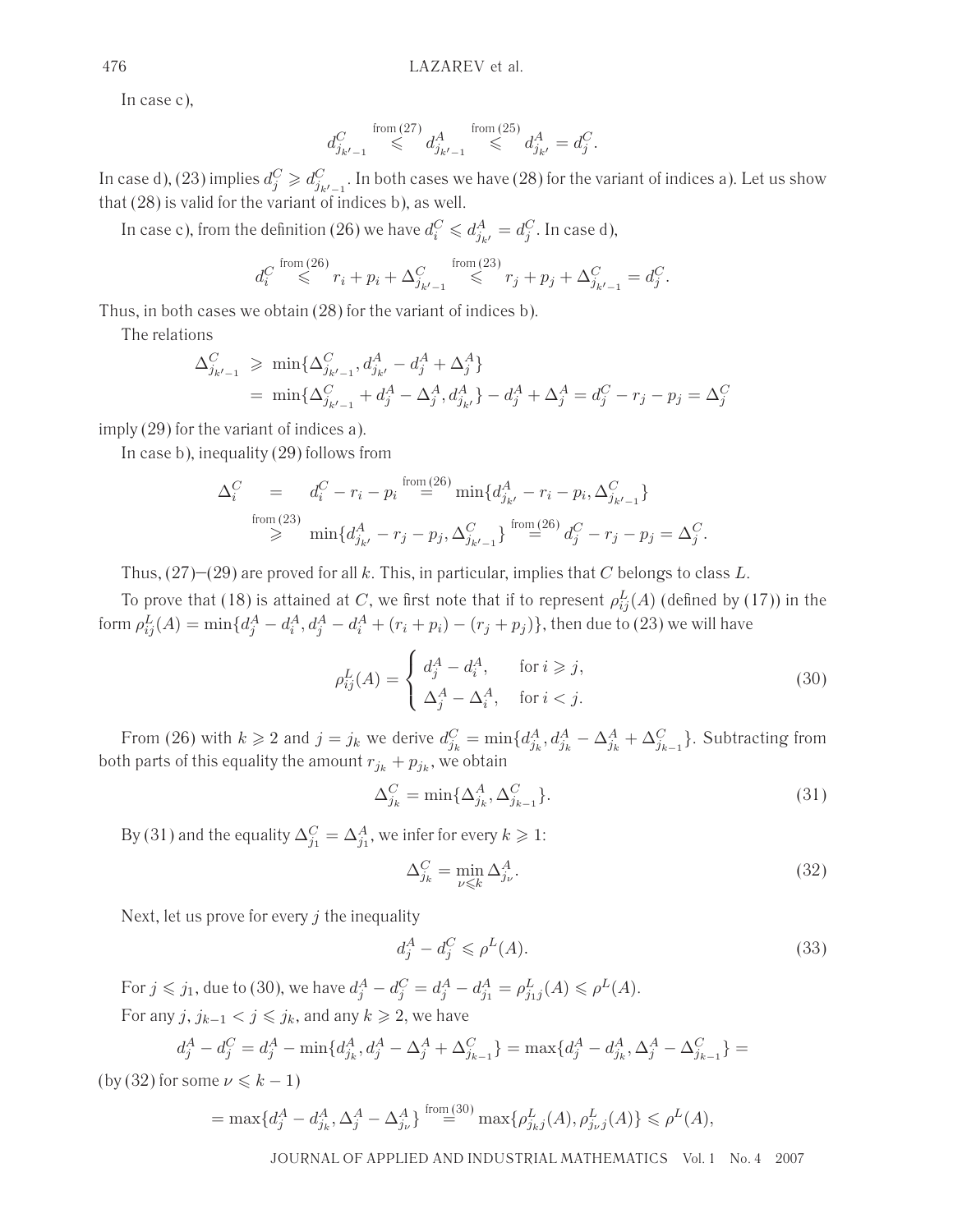which implies (33). Finally, since  $\rho_r(A,C)=0$ , we have

$$
\rho(A, C) = \rho_d(A, C) = \max_j \{d_j^A - d_j^C\} + \max_j \{d_j^C - d_j^A\} \stackrel{\text{from (33) and (27)}}{\leq} \rho^L(A),
$$

which together with (18) implies  $\rho(A, C) = \rho^{L}(A)$ .

The overall running time of the algorithm of finding the desired instance  $C$  is formed of three components, being complexities of the steps:

- 1) job numbering according to (23);
- 2) finding the sequence of dividing indices according to (24);
- 3) finding new due dates according to (26).

The first step can be performed by means of a standard procedure that sequences  $n$  numbers in time  $O(n \log n)$ . The third step, clearly, can be done in linear time. As far as the second step is concerned, the straightforward realization of formula (24) requires time  $O(n^2)$ . However, the amount of calculation at this step can be significantly reduced if to look through the jobs in the opposite order and compute the dividing indices as follows.

Let us assume (just for ease of notation) that the number K of dividing indices is known. Put  $j_K = n$ . Assume that  $1 < j_k < \cdots < j_K$  are already defined. We proceed with consecutively considering jobs  $j=j_k-1, j_k-2, \ldots,$  and for  $j_{k-1}$  we take the first index  $j < j_k$  such that  $d_j^A < d_{j_k}^A$  (if any). It can be easily checked that the so-defined sequence of indices  $j_1, \ldots, j_K$  meets (24); at that, all inequalities (25) hold as equalities, and the running time of this procedure is linear in n. Theorem 2 is proved. hold as equalities, and the running time of this procedure is linear in  $n$ . Theorem 2 is proved.

In fact, in the algorithm of computing the desired instance  $C$  it is expedient from the very beginning to number the jobs of instance A in the reverse order: in the nonincreasing order of  $r_i + p_j$ . The formal record of such algorithm is presented below. (It is assumed that the jobs of instance  $\ddot{A}$  are already numbered in the nonincreasing order of  $r^A_j + p^A_j$ .)

**Algorithm 1** (of finding the instance from  $L$  nearest to a given instance  $A$ ) FOR  $j := 1$  TO  $n \quad r_j^C := r_j^A$ ;  $p_j^C := p_j^A$  END FOR  $k := 1; j_1 = 1;$ FOR  $i := 2$  TO  $n$  IF  $d_i^A < d_{j_k}^A$  THEN  $k := k + 1$ ;  $j_k := i$  END IF END FOR FOR  $j := n$  DOWNTO  $j_k$   $d_j^C := d_{j_k}^A$  END FOR  $\Delta_{j_k}^{C} := d_{j_k}^{C} - r_{j_k}^{C} - p_{j_k}^{C};$ FOR  $\nu := k$  DOWNTO 2 FOR  $j := j_{\nu} - 1$  DOWNTO  $j_{\nu-1}$  $d_j^C:=\min\{d_{j_{\nu-1}}^A,d_j^A-\Delta_j^A+\Delta_{j_{\nu}}^C\};\ \Delta_j^C:=d_j^C-r_j^C-p_j^C\quad \text{END FOR END FOR}$ 

**Example.** Let us follow Algorithm 1. Suppose, we are given an instance A of Problem  $\langle 1 | r_j | L_{\text{max}} \rangle$ with the job parameters specified in Table 1, the jobs numbered in the nonincreasing order of  $r^A_j + p^A_j.$ 

|                |          | $2^{\circ}$    | 3 <sup>3</sup> |                | 5 <sup>5</sup> | 6              |                |  |
|----------------|----------|----------------|----------------|----------------|----------------|----------------|----------------|--|
| $r_j^A$        |          | $\overline{5}$ | 3              | $\overline{5}$ |                | 2              | $\mathfrak{Z}$ |  |
| $p_j^{\alpha}$ | $\sim 2$ | $4 -$          | 5 <sub>5</sub> | 3              | 5 <sup>5</sup> | 3 <sup>3</sup> |                |  |
| $d_i^A$        | 16       | $18-1$         | 13             | 14             | 15             | 11             | 12             |  |

**Table 1.** Job parameters of A

Let us start our algorithm with the job set  $N = \{1, \ldots, 8\}$ . After completing the first cycle, for all  $j\in N$  we obtain  $r^C_j=r^A_j$  and  $p^C_j=p^A_j.$  As a result of the second cycle, the dividing indices are found:  $j_1 = 1, j_2 = 3, j_3 = 6$ . At the third cycle we compute:  $d_6^C = d_7^C = d_8^C = d_6^A = 11$ .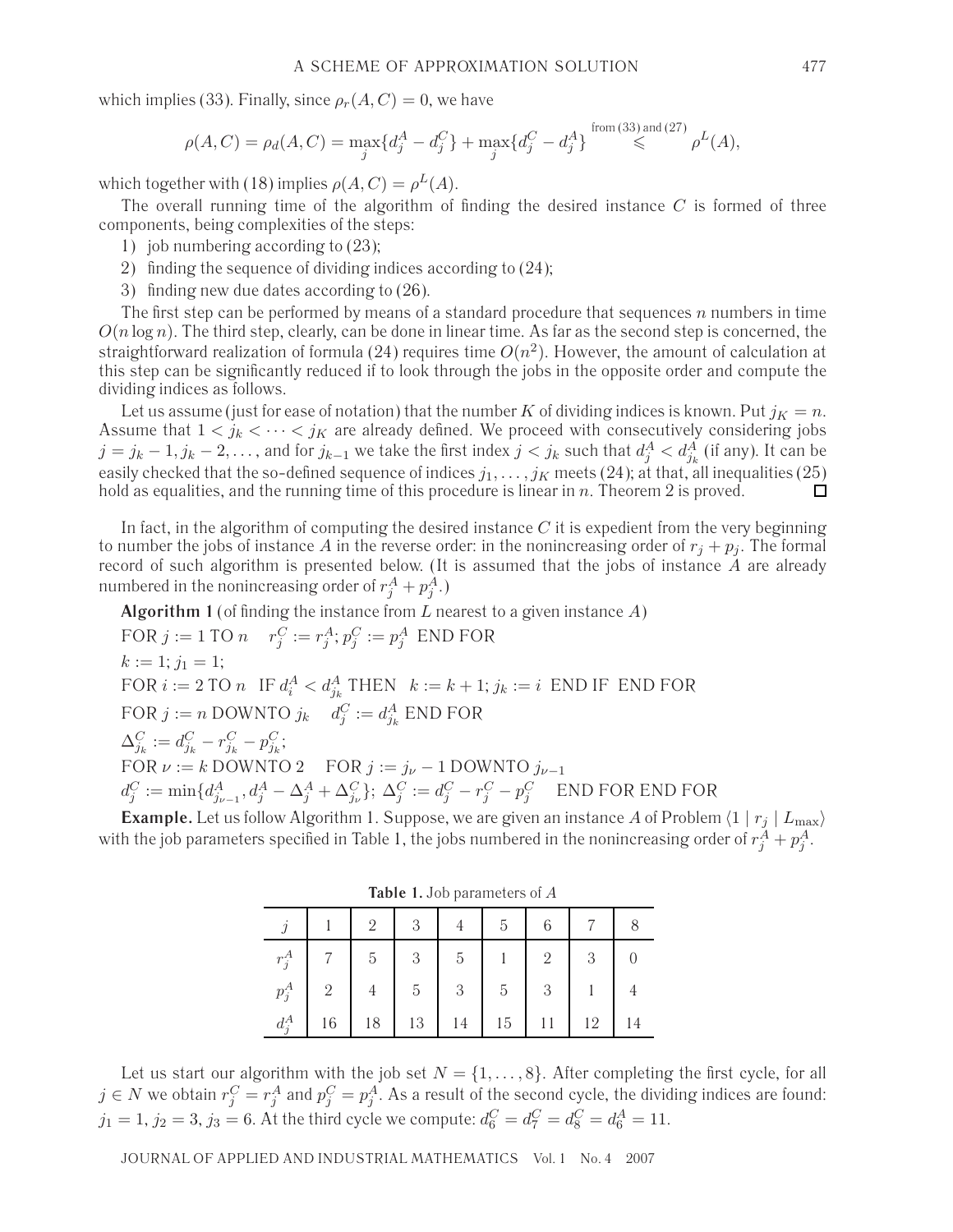The cycle on  $\nu$  is started:  $\nu = 3$ 

$$
d_5^C = \min \{ d_3^A, d_6^C - r_6^C - p_6^C + r_5^A + p_5^A \} = 12,
$$
  
\n
$$
d_4^C = \min \{ d_3^A, d_6^C - r_6^C - p_6^C + r_4^A + p_4^A \} = 13,
$$
  
\n
$$
d_3^C = \min \{ d_3^A, d_6^C - r_6^C - p_6^C + r_3^A + p_3^A \} = 13.
$$
  
\n
$$
d_2^C = \min \{ d_1^A, d_3^C - r_3^C - p_3^C + r_2^A + p_2^A \} = 14,
$$
  
\n
$$
d_1^C = \min \{ d_1^A, d_3^C - r_3^C - p_3^C + r_1^A + p_1^A \} = 14.
$$

The algorithm completes the work.

We thereby obtained an instance  $C$  from  $L$ . The job parameters of  $C$  are specified in Table 2. The bound on the absolute error of our solution is equal to

$$
\rho(A, C) = \max_{j \in N} \{d_j^A - d_j^C\} + \max_{j \in N} \{d_j^C - d_j^A\} = d_2^A - d_2^C + 0 = 4.
$$

|         |          | $2^{\circ}$ | 3 <sup>3</sup> |                | $5 \mid$ | 6 <sup>1</sup> |                |  |
|---------|----------|-------------|----------------|----------------|----------|----------------|----------------|--|
| $r_i^A$ |          | $5-5$       | 3 <sup>3</sup> | 5 <sup>5</sup> |          | 2              | 3 <sup>3</sup> |  |
| $p_j^A$ | $2 \mid$ | $4\quad$    | 5 <sup>1</sup> | 3 <sup>1</sup> | $5\Box$  | 3 <sup>3</sup> |                |  |
| $d_i^A$ | 14       |             | 14   13   13   |                | 12       |                |                |  |

**Table 2.** Job parameters of C

## 3.2. The Version of the Scheme on the Base of the Hoogeveen Class

The following version of the scheme of approximate solution is based on the transformation of any given instance to an instance from the polynomial-time solvable class  $H$  defined by Hoogeveen [7] (for solving instances from that class there is an algorithm of running time  $O(n^2 \log n)$ ).

As follows from (13), an instance  $A=\{(r^A_j,p^A_j,d^A_j)\,|\,j\in N\}$  belongs to class  $H$  if and only if

$$
\Delta_{\max}^A \doteq \max_i \Delta_i^A \leq d_j^A - r_j^A, \qquad j \in N. \tag{34}
$$

Let us define the function  $\rho^H$  on the set of instances:

$$
\rho^H(A) = \max_{j \in N} \{ \Delta^A_{\text{max}} - d_j^A + r_j^A \}. \tag{35}
$$

It is clear that a given instance A belongs to H if and only if  $\rho^H(A) \leq 0$ .

**Theorem 3.** *For any instance* A *of Problem*  $\langle 1 | r_i | L_{\text{max}} \rangle$  *and any instance*  $C \in H$  *that inherits the job processing times from instance* A*, the following bound on the distance between* A *and* C *is valid*

$$
\rho(A, C) \geqslant \rho^H(A). \tag{36}
$$

*Bound* (36) *is attained at some instance* C *that inherits from* A *the job processing times and release dates (the instance can be found in time*  $O(n)$ *).* 

 $\nu = 2$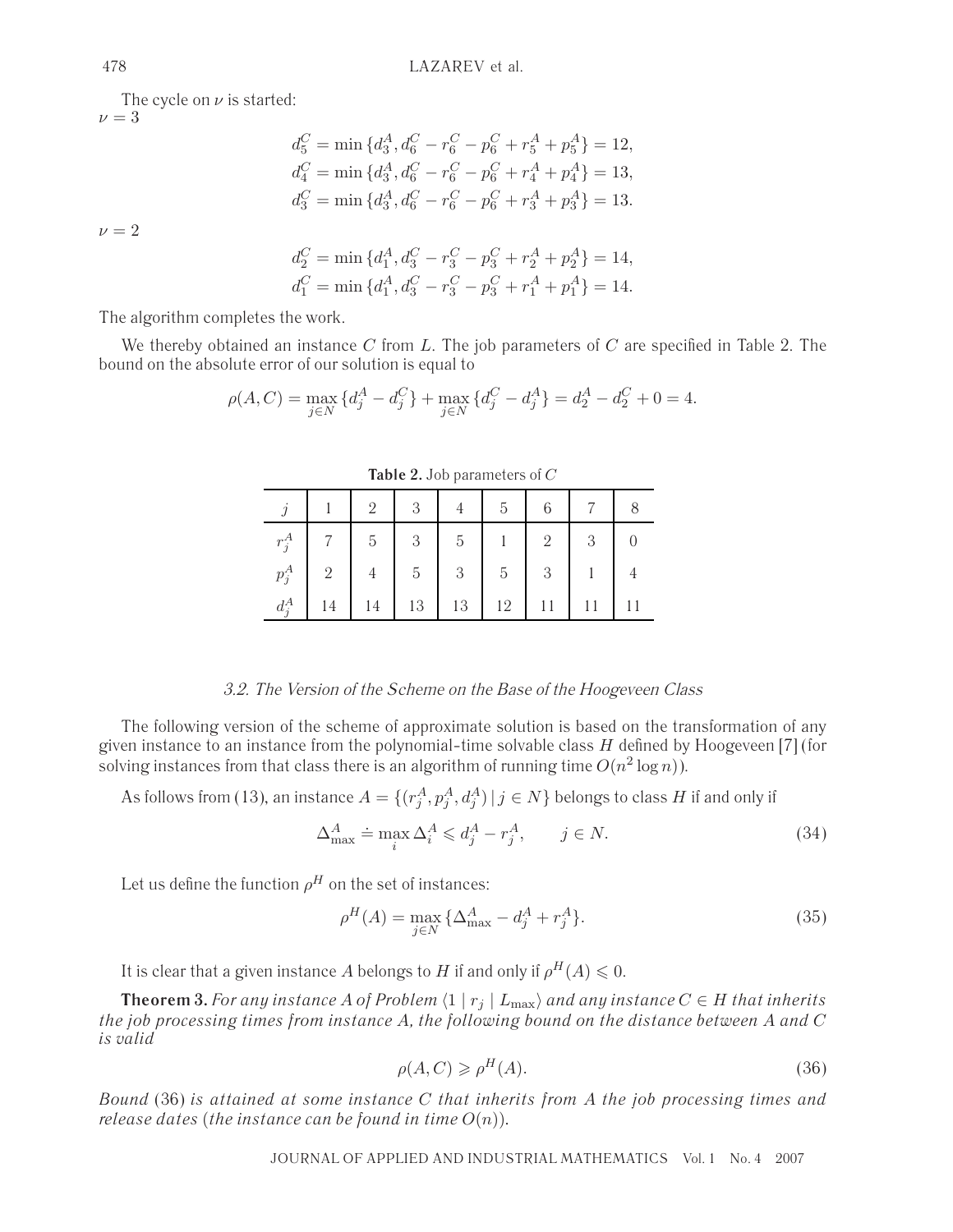*Proof.* As is noted above, it is sufficient to prove  $(36)$  for any instance C that meets (14). By the definition of  $\rho(A,C)$ , we have

$$
\rho(A, C) = \max_{i} (d_i^C - d_i^A) + \max_{j} (d_j^A - d_j^C) + \max_{j} (r_j^C - r_j^A) + \max_{i} (r_i^A - r_i^C)
$$
  
\n
$$
\geq d_i^C - d_i^A + d_j^A - d_j^C + r_j^C - r_j^A + r_i^A - r_i^C = (d_j^A - r_j^A - p_j)
$$
  
\n
$$
+ (r_j^C - d_j^C + p_j) + (r_i^A - d_i^A) + (d_i^C - r_i^C) \geq (d_j^A - r_j^A - p_j) + (r_i^A - d_i^A).
$$

Since these relations are valid for all  $j, i \in N$ , applying (35) we obtain (36):

$$
\rho(A, C) \ge \max_j (d_j^A - r_j^A - p_j) + \max_i (r_i^A - d_i^A) = \rho^H(A).
$$

Let us prove that bound (36) is attained at some instance  $C \in H$ . (Since the parameters  $p_i$  and  $r_j$ not to be distinguished for A and C, we will denote them without the upper index A or C respectively.)

Once the instance A does not meet  $(34)$ , there are jobs j such that

$$
\Delta_{\text{max}}^A > d_j^A - r_j. \tag{37}
$$

Let  $N'$  be the set of such  $j.$  For each job  $j\in N$  we define the new (enlarged) value of  $d_j^C$  by the formula

$$
d_j^C := d_j^A + (\Delta_{\text{max}}^A - d_j^A + r_j)^+.
$$
\n(38)

Then

$$
\Delta_{\text{max}}^C = \Delta_{\text{max}}^A. \tag{39}
$$

Indeed, since  $d_j^C\geqslant d_j^A$  for any  $j\in N$  (at that,  $r_j$  and  $p_j$  remained the same), we have  $\Delta_{\max}^C\geqslant\Delta_{\max}^A$ .

Let us prove the converse statement. If  $j \notin N'$  then  $\Delta_j^C = \Delta_j^A \leqslant \Delta_{\max}^A$ . For  $j \in N'$ , from (37) and (38) we obtain  $d_j^C = \Delta_{\max}^A + r_j$ . Hence,  $\Delta_j^C = \Delta_{\max}^A - p_j \leqslant \Delta_{\max}^A$ . Thus,  $\Delta_{\max}^C \leqslant \Delta_{\max}^A$ , which implies (39).

Let us prove that the instance  $C$  meets (34).

For any  $j \in N \setminus N'$  inequalities (34) follow from  $\Delta_{\max}^C = \Delta_{\max}^A \leqslant d_j^A - r_j = d_j^C - r_j.$ 

If  $j \in N'$  then  $d_j^C - r_j = \Delta_{\max}^A = \Delta_{\max}^C$ . Thus, C belongs to class H. Its distance from A is determined by the relations

$$
\rho(A, C) = \max_{j \in N} \{d_j^C - d_j^A\} = \max_{j \in N'} \{\Delta_{\text{max}}^A - d_j^A + r_j\} = \rho^H(A).
$$

Theorem 3 is proved.

For the instance from Table 1 the bound on the absolute error is equal to  $\rho(A,C)=1$ .

## 4. CONCLUSION

In this paper some general scheme is presented for finding approximate solutions to Problem  $\langle 1 | r_j |$  $L_{\text{max}}$ ). The scheme is based on a transformation of a given instance to another instance belonging to a known polynomially solvable class of instances. For two versions of the scheme (using the polynomialtime solvable classes  $L$  and  $H$ ), we derived analytical formulas that, given an instance of the problem, enable one to compute upper bounds on the absolute errors of approximate solutions found by means of those two methods.

Further research could address the theoretical and practical comparison of the performance guarantees of our approximation methods and other approaches.

#### ACKNOWLEDGMENTS

The third author was supported by the Russian Foundation for Basic Research (projects no. 05–01– 00960 and 05–06–90606HHC)

JOURNAL OF APPLIED AND INDUSTRIAL MATHEMATICS Vol. 1 No. 4 2007